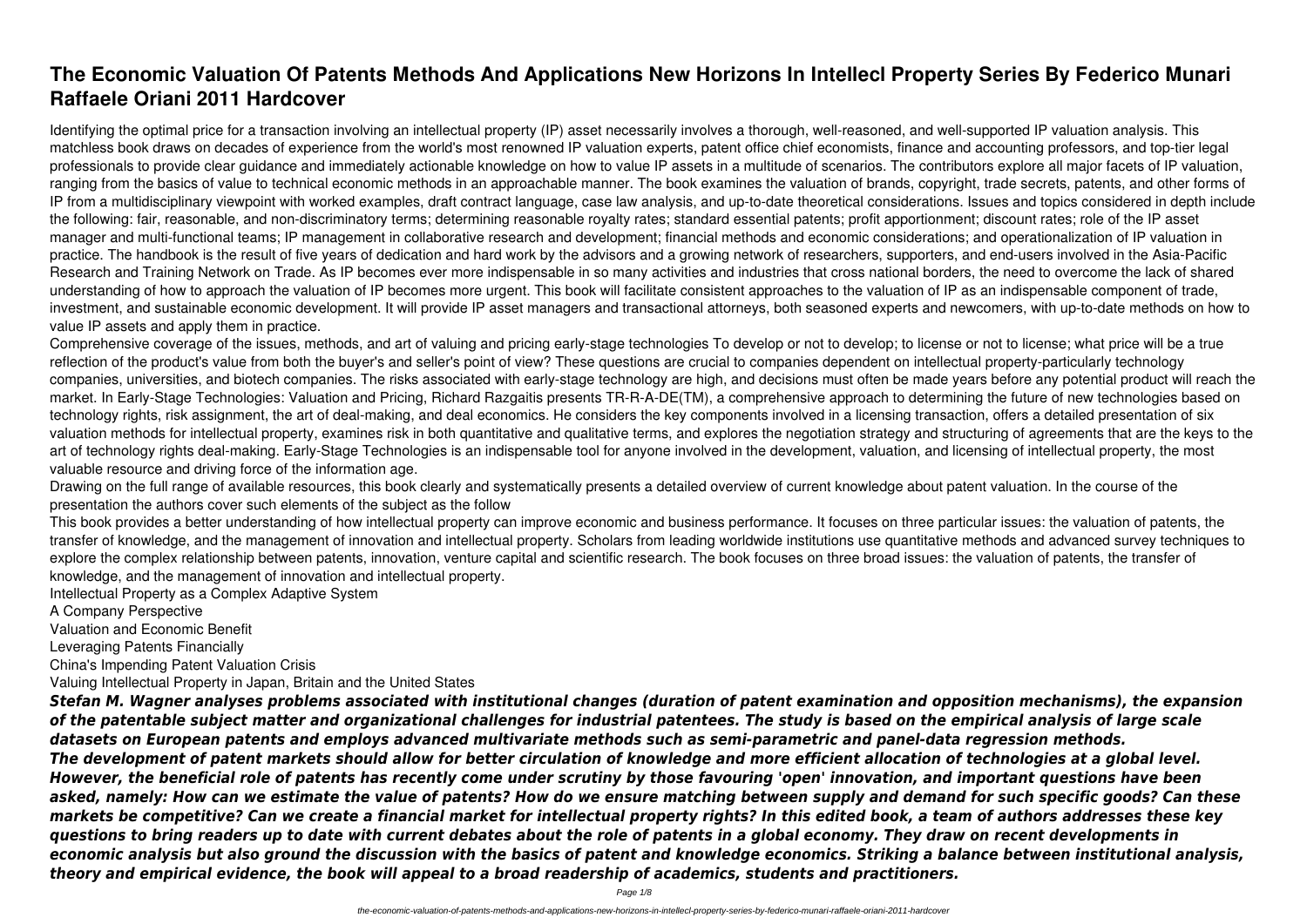*Master's Thesis from the year 2005 in the subject Business economics - Banking, Stock Exchanges, Insurance, Accounting, grade: B, University of Applied Sciences Berlin, 26 entries in the bibliography, language: English, abstract: The change in the economy in the 20th century is more towards an economy based on ideas, away from the matter based economy of earlier times. The emphasis has shifted from natural resources to thought, ideas, design and organization11 Services replaced the importance of manufacturing. Contractor 2001, names this overall change as a de-materialization of the economy and quantifies the significance of the change by pointing out that by the end of the twentieth century 79 percent of jobs and 76 percent of the GNP in the United States were in the service sector. This change wasn't visible only in the US. European and Emerging nations did also portray similar trends. In 1969 Tobin introduced a new ratio called Tobin's q Ratio12, which have been a great influence on the valuation/measure of intangible components of enterprises. Having a look at the example of Microsoft's ratio between its market value and its book value, which in 1999 25 to 1 was, reveals the fact that most of the value is in the form of knowledge capital, in its employees, organization, patents, copyrights, brand value, etc. This ratio is bound to increase as the importance of intangible assets rises over the course of years. Though this increase is certain and expected, the valuation of these assets is still not clarified nor agreed upon. The value of the intangible assets is of importance to different audiences such as academicians, scholars, accountants, consultants, etc. and they haven't been able to come up with one single approach to solving the problem. This thesis will focus on a particular subset of intangible assets, namely patents, and demonstrate how to value them.*

*This book provides new insights into the economic impacts, strategic objectives and legal structures of an emerging branch of government incentives conditioned on meeting intellectual property-related requirements. Despite becoming more common in recent years, such incentives – ranging from patent fee subsidies and patent box tax deductions to inventor remuneration schemes – are still under-researched. A diverse range of analytical methods, including econometric analyses, case studies and comparative legal analysis, are used to study these incentives in countries in Europe and China. Scholars, policymakers and practitioners can benefit from the conceptual and practical insights as well as policy recommendations provided. The Strategic and Geographical Dimension*

*Valuation, Exploitation, and Infringement Damages, 2017 Cumulative Supplement*

*Unlocking the Hidden Value of Patents*

# *Market Value and Patent Citations*

# *Recent Research on the Economics of Patents*

# *Technological Innovation, Resource Allocation, and Growth*

Despite the significance of patented university research, it is difficult to measure the economic value of their patented inventions and observe the extent to which universities are able to capture such value through patent licensing. Moving beyond assessing commercialization performance by simple statistics, we propose a new approach to benchmarking university patents and commercialization performance based on comparative corporate patent value. Our procedure involves matching university patents to patents granted to public corporations with similar patent characteristics to estimate the "potential value" of these university patents by the stock market reactions to matched corporate patent grants. We then calibrate an empirical patent valuation model for these estimated values of university patents by employing technology-level licensing data from a leading US research university. In aggregate, we compare the estimated potential values of a university's patent portfolio to its annual licensing income, and find that universities realize on average 5-9% of the estimated potential value through licensing income. Finally, we investigate the correlates of university-level potential patent value and suggest avenues for future research.

As patent data become more available in machine-readable form, an increasing number of researchers have begun to use measures based on patents and their citations as indicators of technological output and information flow. This paper explores the economic meaning of these citation-based patent measures using the financial market valuation of the firms that own the patents. Using a new and comprehensive dataset containing over 4800 U. S. Manufacturing firms and their patenting activity for the past 30 years, we explore the contributions of R&D spending, patents, and citation-weighted patents to measures of Tobin's Q for the firms. We find that citation-weighted patent stocks are more highly correlated with market value than patent stocks themselves and that this fact is due mainly to the high valuation placed on firms that hold very highly cited patents We propose a new measure of the economic importance of each innovation. Our measure uses newly collected data on patents issued to US firms in the 1926 to 2010 period, combined with the stock market response to news about patents. Our patent- level estimates of private economic value are positively related to the scientific value of these patents, as measured by the number of citations that the patent receives in the future. Our new measure is associated with substantial growth, reallocation and creative destruction, consistent with the predictions of Schumpeterian growth models. Aggregating our measure suggests that technological innovation accounts for significant medium-run fluctuations in aggregate economic growth and TFP. Our measure contains additional information relative to citation-weighted patent counts; the relation between our measure and firm growth is considerably stronger. Importantly, the degree of creative destruction that is associated with our measure is higher than previous estimates, confirming that it is a useful proxy for the private valuation of patents.

This book fills an important gap in the literature and will be very useful both to students of intellectual property and practitioners confronted by the problem of valuing their patent portfolios. An excellent overview of an evolving and challenging area, it provides the necessary background to thinking about the problem of valuation and describes all the major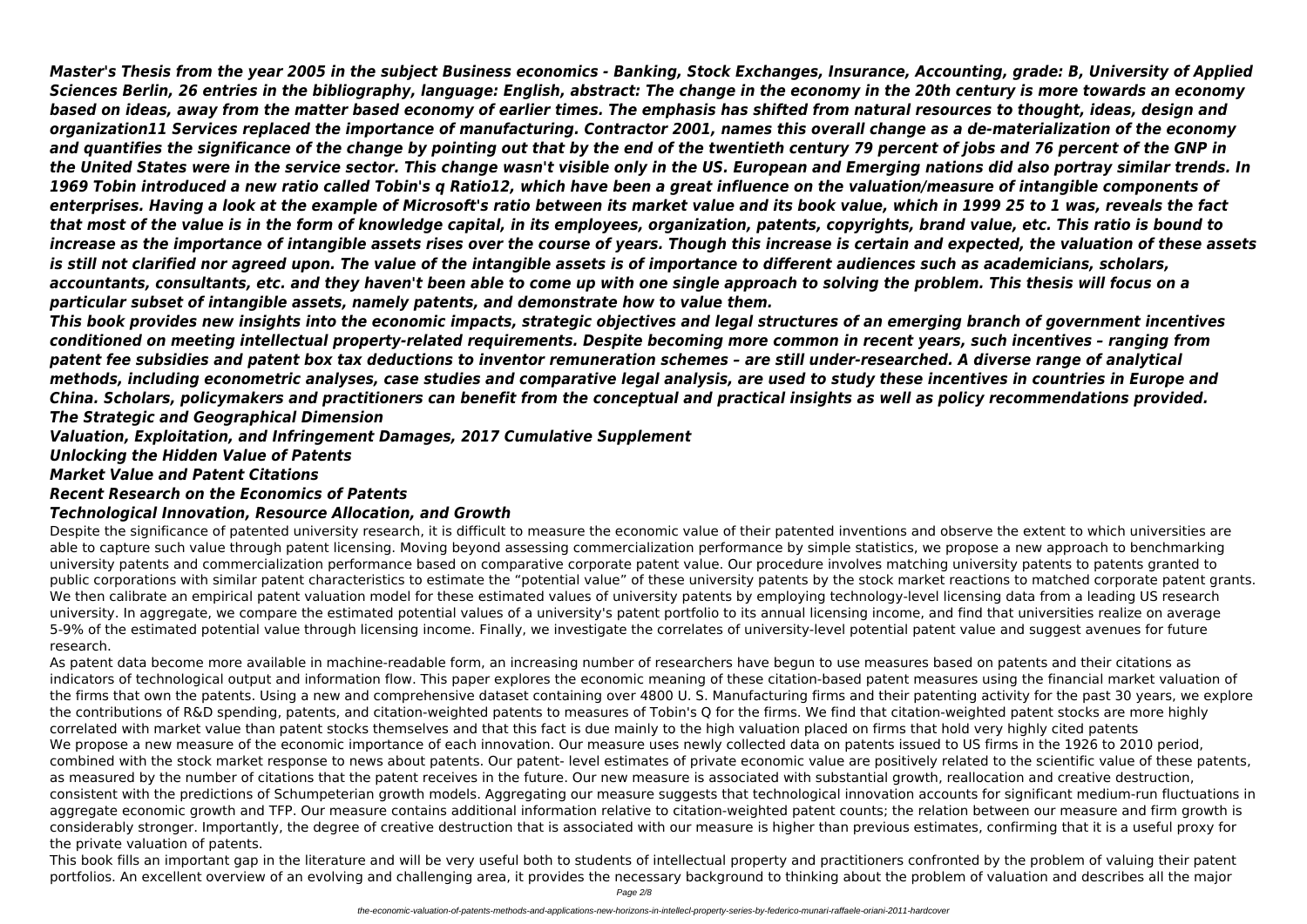methods in use, including the real options approach. Bronywn H. Hall, University of California, Berkeley, US In depth knowledge and scientific approach are used to improve patent valuation techniques. . . a dream book for both researchers and practitioners interested in identifying the value of creative minds. Bruno van Pottelsberghe, Solvay Brussels School of Economics and Management, ULB, Belgium The Economic Valuation of Patents provides an original and essential analysis of patent valuation, presenting the main methodologies to value patents in different contexts. Starting with an analysis of the relevance of patent valuation from a strategic, economic and legal perspective, the book undertakes a thorough review of the existing financial and qualitative valuation methodologies. The contributing authors, IP experts from academia and business, discuss the application of valuation issues in various contexts such as patent portfolio management, licensing agreements, IP litigation, IP-backed finance and accounting. For each topic, an introductory theoretical background is provided and specific application contexts are then investigated. This multidisciplinary book bridges theory and practice in a unique and novel way that will be appreciated by graduate students, scholars and practitioners alike.

Valuation, Exploitation, and Infringement Damages

A Primer for Identifying and Determining Value

OECD Science, Technology and Industry Outlook 2006

The Economics and Econometrics of Innovation

An Exploration of Patent and Trademark Portfolios

Innovation and IPRs in China and India

A comprehensive reference for valuation of intangible assets Intellectual Property, Valuation, Exploitation, and Infringement Damages provides in-depth, up-to-date guidance about the valuation of intangible assets. Covering patents, trademarks, copyrights, trade secrets, and more, this book describes the standards, best practices, and case law relating to valuation, licensing, and infringement damages. Intellectual property strategies are examined from a business economic standpoint, and analytical models are provided to streamline the calculation of valuations, licensing royalty rates, and fair equity splits in joint venture arrangements. Designed to ease the task of attaching monetary value to intangible assets, this invaluable reference includes extensive practical guidance including sample royalty rate information, diffusion sales forecasting models, detailed treatment of investment rate of return, and the valuation of early-stage technology. Intellectual property is rapidly becoming a major profit center for an increasing number of companies, who may invest billions of dollars in development of an irreplaceable asset. This book provides an authoritative reference for exploiting this property to its fullest extent, and quantifying its actual economic value. Now that intangible assets are becoming the cornerstones of corporations, applying a logical, analytical approach to valuation has become more important than ever. Intellectual Property, Valuation, Exploitation, and Infringement Damages provides expert guidance for each stage of the asset's life cycle, with recommended procedures and strategies grounded in case law and real-world practice.

In the definitive reference to draw credible and defensible IP value conclusions, leading expert Pellegrino delivers real-world case studies of IP valuation analyses from start to finish in each of the primary IP categories. This practical, hands-on guide presents an objective framework for conducting due diligence of IP rights, performing the legal analysis, and correlating the impacts of IP rights on value.

During the past few decades, the interest of economists in the sources of long-term economic growth has led an increasing number of them to focus on the role of innovation in creating that growth. Although some researchers have always been interested in this topic, the groundbreaking work of Solow (1957), Nelson (1959) and Arrow (1962) made many other economists recognize the central role played by innovation in almost all spheres of economic activity. The Economics and Econometrics of Innovation presents a valuable overview of the work of the world's most renowned experts in the field of innovation and technical change. It collects 22 outstanding contributions that reflect the results of the vast, worldwide research efforts and remind us of the importance of economic incentives in shaping and directing innovative activities. The volume presents an edited selection of papers that were first presented at the 10th International ADRES conference. One particular goal of this book is to bring out the complementary nature of the various approaches to innovation, and to facilitate in-depth dialogues both between microeconomists and macroeconomists, and between theoreticians and econometricians. General topics that are considered range from the economy-wide effects of innovation on growth and employment to the variation of individual firm innovative performance; from the analysis of networks and standardization to the role of intellectual property rights and the assessment of knowledge spillovers. Besides the wealth of information presented in the chapters, readers of this volume will also appreciate the value of examining a single question from different angles and by using different methods. Drawing on the full range of available resources, this book clearly and systematically presents a detailed overview of current knowledge about patent valuation. In the course of the presentation the authors cover such elements of the subject as the following: business implications of the dematerialization of economic life; importance of intellectual property in a knowledge economy; forms of value creation by intangible assets in general and by patents in particular; value proposition of different ways of patent exploitation; patent value affecting environmental factors and factors inherent to the patent portfolio; structure of current instruments of patent valuation. The authors provide a detailed stepby-step account of how to set up a valuation model, with specifications of all the instruments required and attention to any empirical findings that have appeared. In addition, detailed case studies demonstrate the practical execution of major varieties of patent valuation, an appendix describes the mathematics used to compute present value and net value, and a glossary defines technical terms. In addition to its contribution to legal scholarship on patent law, the book is unmatched as a procedural manual for setting up a valuation model before a concrete valuation task. There is no clearer discussion of patent valuation as a crucial element of corporate strategy in the knowledge economy, and as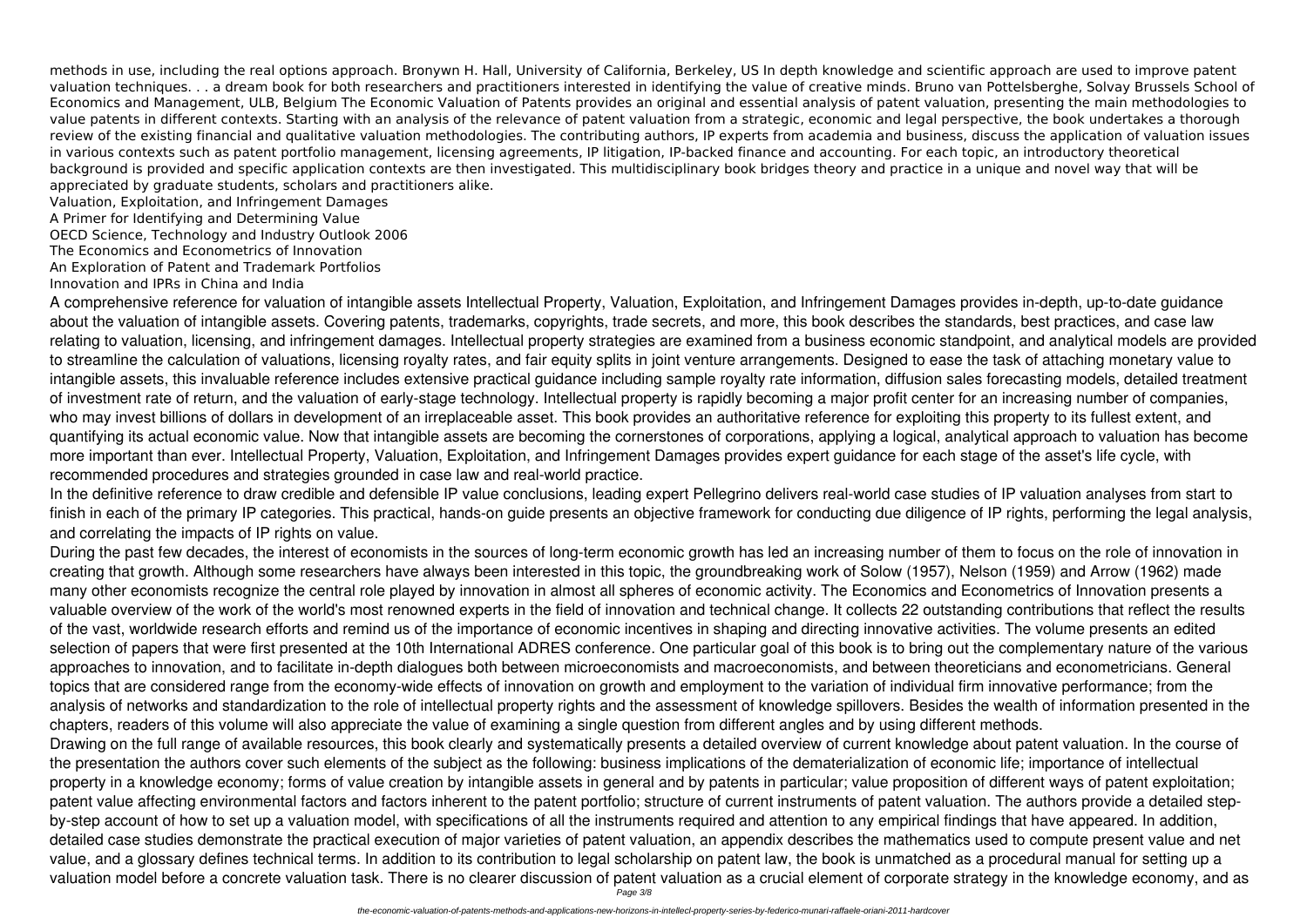such the book will prove of great practical assistance to business managers and their counsel in any jurisdiction.

The Economics of Intellectual Property. Suggestions for Further Research in Developing Countries and Countries with Economies in Transition Industry Effects and Appropriability Measures in the Stock Market's Valuation of R & D and Patents

Technology, Marketing and Internet

Early-Stage Technologies

# Patent Markets in the Global Knowledge Economy

#### The role of IP in the Innovation Society

Long regarded as an essential underpinning of technological innovation in successful capitalist economies, the beneficial role of empirical evidence and public-policy related to the role of patents in a global knowledge economy.

innovation policy, and an examination of recent policy developments in OECD countries.

analytical methods to study it.

patents has recently been brought into question by those favouring 'open' innovation. This rigorous book surveys the theory, The OECD Science, Technology and Industry Outlook 2006 offers a comprehensive review of key trends in science, technology and Both law and economics and intellectual property law have expanded dramatically in tandem over recent decades. This field-defining two-volume Handbook, featuring the leading legal, empirical, and law and economics scholars studying intellectual property rights, provides wide-ranging and in-depth analysis both of the economic theory underpinning intellectual property law, and the use of Praise for Intangible Assets "In Intangible Assets, Jeffrey Cohen presents an informative, thought-provoking and practical look at an increasingly important component of every business's worth. He describes the art and science of identifying assets that have clear economic benefit, but are typically not found on the balance sheet, and he provides an invaluable framework within which the reader can value these assets, despite their elusive nature." --Rick Westervelt, President, Skylist, Inc. "Jeffrey Cohen's integrative approach to conceptual issues of intangible assets is creative and a refreshing contribution. He brings law, economics, finance, and accounting to the same table, which results in a comprehensive framework for understanding how value is created and sustained. His construct of 'proto-assets' and 'portfolio of intangible economic benefits' is key. Written in an easyto-read style with many practical examples, this book will be useful for both novice and experienced professionals." --W. Dana Northcut, PhD, Adjunct Associate Professor of Accounting Graduate School of Business, University of Chicago Principal, Chicago Partners, LLC "This volume is the perfect resource for newcomers to IP valuation. Through lucid explanations and well-chosen illustrations, it does for the reader exactly what a valuation expert should do for a client--it makes the abstract concrete. But this volume is not just for the novice; it holds insights that will be useful to IP experts in law, accounting, and economics." --Edward F. Malone, Partner, Jenner & Block LLP

Intellectual Property

Intangible assets in business valuation, with emphasis on real options approach

Economic Analyses of the European Patent System

Vol 1: Theory Vol 2: Analytical Methods

Patent Management and Valuation

The Economic Valuation of Patents

*This book examines the two most populous nations on earth – India and China – in an effort to demystify the interaction between intellectual property rights (IPR) regimes, innovation and economic growth by critically looking at the economic and legal realities. In addition, it analyzes the question of how innovation can best be transformed into IPR, and how IPR can best be exploited to encourage innovation. Comparing and contrasting these two giant nations can be highly beneficial as China and India were the two fastest-growing economies in the last three decades, and together their populations make up one third of the world's total population; as such, exploring how to sustain their growth via innovation and commercialization of IPR could have a tremendous positive impact on global well-being. While a study of these two mega countries with such diverse dimensions and magnitudes can never be truly comprehensive, this joint effort by scholars from law, business management and economics disciplines that pursues an empirical approach makes a valuable contribution. Divided into three parts, the first offers an indepth doctrinal and empirical analysis. The second part exclusively focuses on India, while the last is dedicated to China.*

*Recent research on the economics of patents is surveyed. The topics covered include theoretical and empirical evidence on patents as an incentive for innovation, the effectiveness of patents for* Page 4/8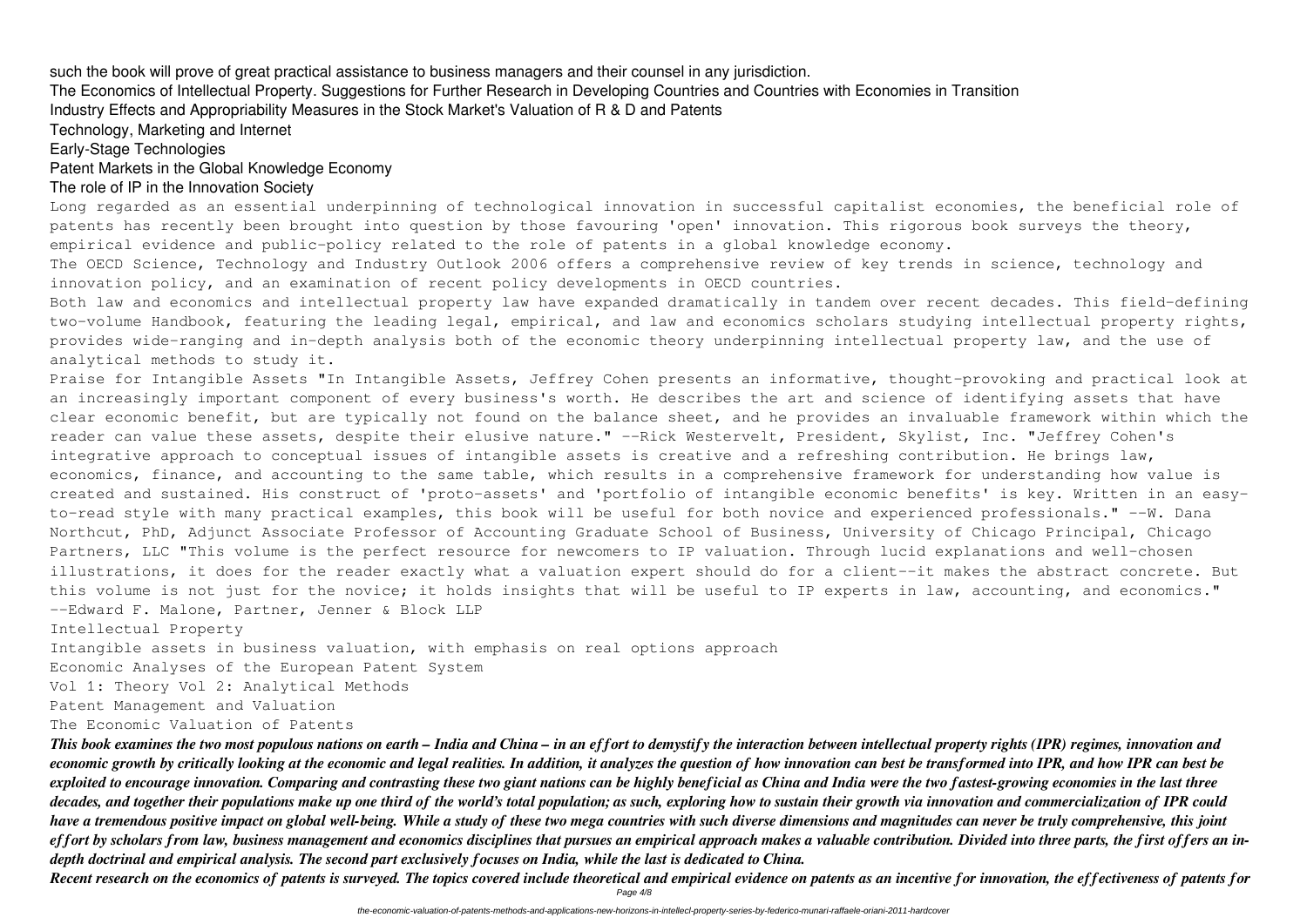*invention disclosure, patent valuation, and what we know about the design of patent systems. We also look at what is known about some current policy areas, including software and business method patents, university patenting, and the growth in patent litigation.*

*"Rembrandts in the Attic" provides the first practical and strategic guide that shows CEOs and other managers how to unlock the enormous financial and competitive power hidden in their patent portfolios. The authors show how some of the world's most successful firms have used patents to capture and defend markets, outflank rivals, boost bottom-line revenues and shareholder return, and enhance the commercial success of their enterprises.*

*As over half the assets of many major companies are now intangible assets, there is an increasing need to assess more accurately the value of intellectual property (IP) from a wider interdisciplinary perspective. Re-evaluating risk and understanding the true value of intellectual property is a major problem, particularly important for business practitioners, including business analysts and investors, venture capitalists, accountants, insurance experts, intellectual property lawyers and also for those who hold intellectual property assets, such as media, publishing and pharmaceutical companies, and universities and other research bodies. Written by the foremost authorities in the field from Britain, Japan and the US, this book considers the latest developments and puts forward much new thinking. The book includes thorough coverage of developments in Japan, which is reviewing the value of IP at a much quicker pace than any other country and is registering ever-increasing numbers of patents in the course of inventing its way out of economic inertia.*

*Research Handbook on the Economics of Intellectual Property Law*

*Valuation of Patents*

*A New Approach*

*Rembrandts in the Attic*

*Valuation of Scandinavian Patent Rights Across Industries, Nationalities, and Time Methods and Applications*

**Intangible assets such as knowledge or brands are increasingly important to companies. Such assets are essentially needed to develop new innovative products and to introduce them to the market. Philipp Sandner is one of the first researchers to approach the valuation of both technology- and market-based intangibles simultaneously by relying on portfolios of intellectual property (IP) derived from patents and trademarks.**

**A practical resource for valuing patents that is accessible to the complete spectrum of decision makers in the patent process In today's economy, patents tend to be the most important of the intellectual property (IP) assets. It is often the ability to create, manage, defend, and extract value from patents that can distinguish competitive success and significant wealth creation from competitive failure and economic waste. Patent Valuation enhances the utility and value of patents by providing IP managers, IP creators, attorneys, and government officials with a useable resource that allows them to use actual or implied valuations when making patent-related decisions. Involves a combination of techniques for describing patent valuation Includes descriptions of various topics, illustrative cases, step-by-step valuation techniques, user-friendly procedures and checklists, and examples Serves as a useable resource that allows IP managers to use actual or implied valuations when making patent-related decisions One of the most fundamental premises of the book is that these valuation skills can be made accessible to each of the various decision makers in the patent process. Patent Valuation involves narrative descriptions of the various topics, illustrative cases, step-by-step valuation techniques, user-friendly procedures and checklists, and an abundance of examples to demonstrate the more complex concepts.**

**Research on patent valuation has become increasingly important in academic and policy circles in the last few decades. In part, this is the outcome of the wide consensus that innovation is a crucial ingredient for growth at various levels. On the other hand, there has also been an overcoming of growth models unilaterally focused on technological-oriented approaches. This book presents novel and original research on patent value determinants, which are intrinsic or extrinsic to the innovator's business model. Grid Thoma has undertaken a long study on the strategic factors affecting patent valuation, bringing extensive quantitative evidences across various geographical and institutional contexts. Beforehand, the valuation of the patent real options is appraised when the innovator can postpone the additional investment required for the patent's successful exploitation. Then, he analyses what other complemental IP strategies are combined with patenting that in turn directly affect the value of patents. Moreover, the book scrutinizes the so-called 'strategic patenting' hypothesis according to which innovators obtain patents for other reasons beyond gaining IP protection. A second order of strategic factors affecting the value of patents resides at the outset of the invention process. These are constituted by knowledge spillovers, which are typically mediated by the local geographical context where the invention process takes place. The analysis shows that the contribution of knowledge spillovers from business and nonbusiness organizations to the value of the patented R&D constitutes a relevant aspect for an innovator's decision making. This thoughtful, cutting-edge research book is vital reading for researchers, academics, and policy decision makers in the area of in market**

Page 5/8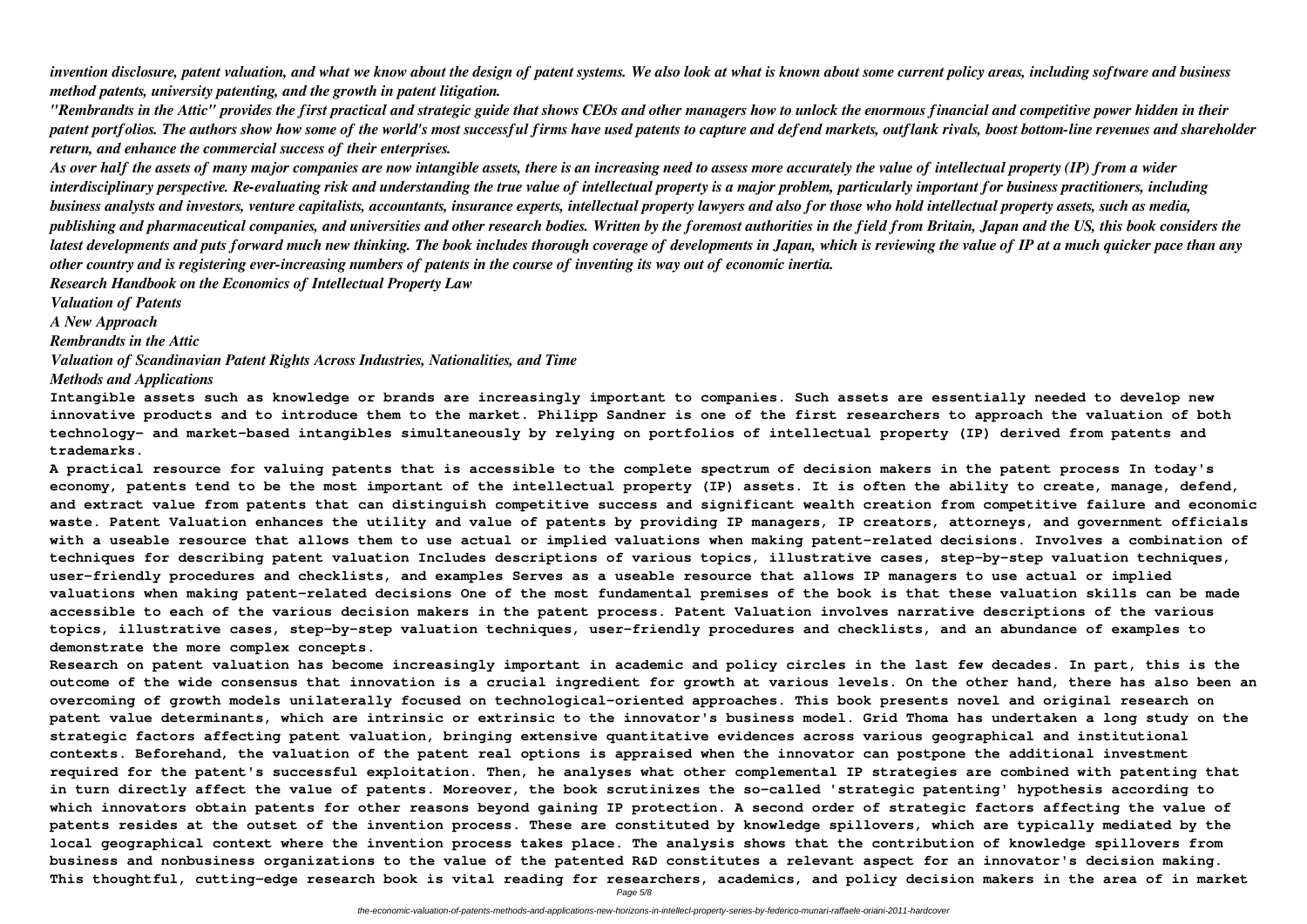**valuation, management of technology, innovation management, and economic geography.**

**"In this book, we attempt to cover some frequently asked questions on intellectual property and intangible assets and to engage in brief discussions on the subject of identifying value. We identify many of the main types of intellectual property and intangible assets. We also look at the primary, traditional, and not-so-traditional methods of valuing these assets and include case studies and various situations in** which the valuation of these assets is required." -- from the Introduction, p. 3.

**Patent Value and Citations**

**On the Valuation of Patents as Real Options**

**Benchmarking U.S. University Patent Value and Commercialization Efforts**

**The Valuation of Digital Intangibles**

#### **Intangible Assets**

#### **Economic and Management Perspectives on Intellectual Property Rights**

Patent institutions and governments believe patents are fundamental to the growth of domestic innovation. China above all else has chosen a strategic patent regime as a talisman for economic change; a national solution to moving away from reliance on manufacturing and low-cost consumer products to high-yield technology. As such, the CCP has over the past 5 years instituted nationwide policies dedicated to expanding its patent office (the Sino Intellectual Property Office, or "SIPO"), and enacting a robust reward system for patent filers. This has resulted in a massive patent filing movement in China, characterized by expedited rubber-stamping of new applications and culminating in the fastest growing patent filing numbers any patent office has ever experienced. However, the long-term effect of China's planned economic approach to patent filing may have unintended consequences. The current system awards filers for meeting the lowest filing standards. This could lead to a widespread misunderstanding and distrust of the Chinese patent system when patent holders realize their filings lack the same value of patents filed outside of China, or foreigners become frustrated by unreliable Chinese patent law. In a country long criticized for poor IP protection, future disillusionment with the national patent system may exacerbate the situation.

This book offers a primer on the valuation of digital intangibles, a trending class of immaterial assets. Startups like successful unicorns, as well as consolidated firms desperately working to re-engineer their business models, are now trying to go digital and to reap higher returns by exploiting new intangibles. This book is innovative in its design and concept since it tackles a frontier topic with an original methodology, combining academic rigor with practical insights. Digital intangibles range from digitized versions of traditional immaterial assets (brands, patents, know-how, etc.) to more trendy applications like big data, Internet of Things, interoperable databases, artificial intelligence, digital newspapers, social networks, blockchains, FinTech applications, etc. This book comprehensively addresses related valuation issues, and demonstrates how best practices can be applied to specific asset appraisals, making it of interest to researchers, students, and practitioners alike.

This invaluable book provides a comprehensive overview of twenty years of research on the economics of innovation and patent policies. Edited by Bruno van Pottelsberghe de la Potterie, the papers in this volume witness twenty years of advanced empirical research — triggered by intensive collaboration and inspired by his own professional experience at the OECD, METI and the European Patent Office. The Editor's publications in these fields have greatly contributed to better understand how innovation can be stimulated, how it can be measured, through which channels it contributes to growth, with a particular emphasis on the role of patent systems. In the introductory chapter, the Editor provides an overview of each subfield of investigation, by explaining the genesis of the research projects and adding some personal history. The book first displays major empirical findings on the effectiveness of science and technology policies in stimulating R&D, on how these policies affect the contribution of R&D to economic growth, and how to measure international R&D spillovers and what are their most effective channels. The policies that aim at stimulating innovation include R&D subsidies, public R&D, and R&D tax credits. The chapters that follow present foundational work on patent count methodologies aiming at improving innovation metrics, as well as creative contributions on patent valuation models. The book then presents pioneering contributions on the design of patent systems, including a thorough work on the role of fees, far-reaching analyses on quality, and critical contributions on the governance of patent systems in general and the European patent system in particular.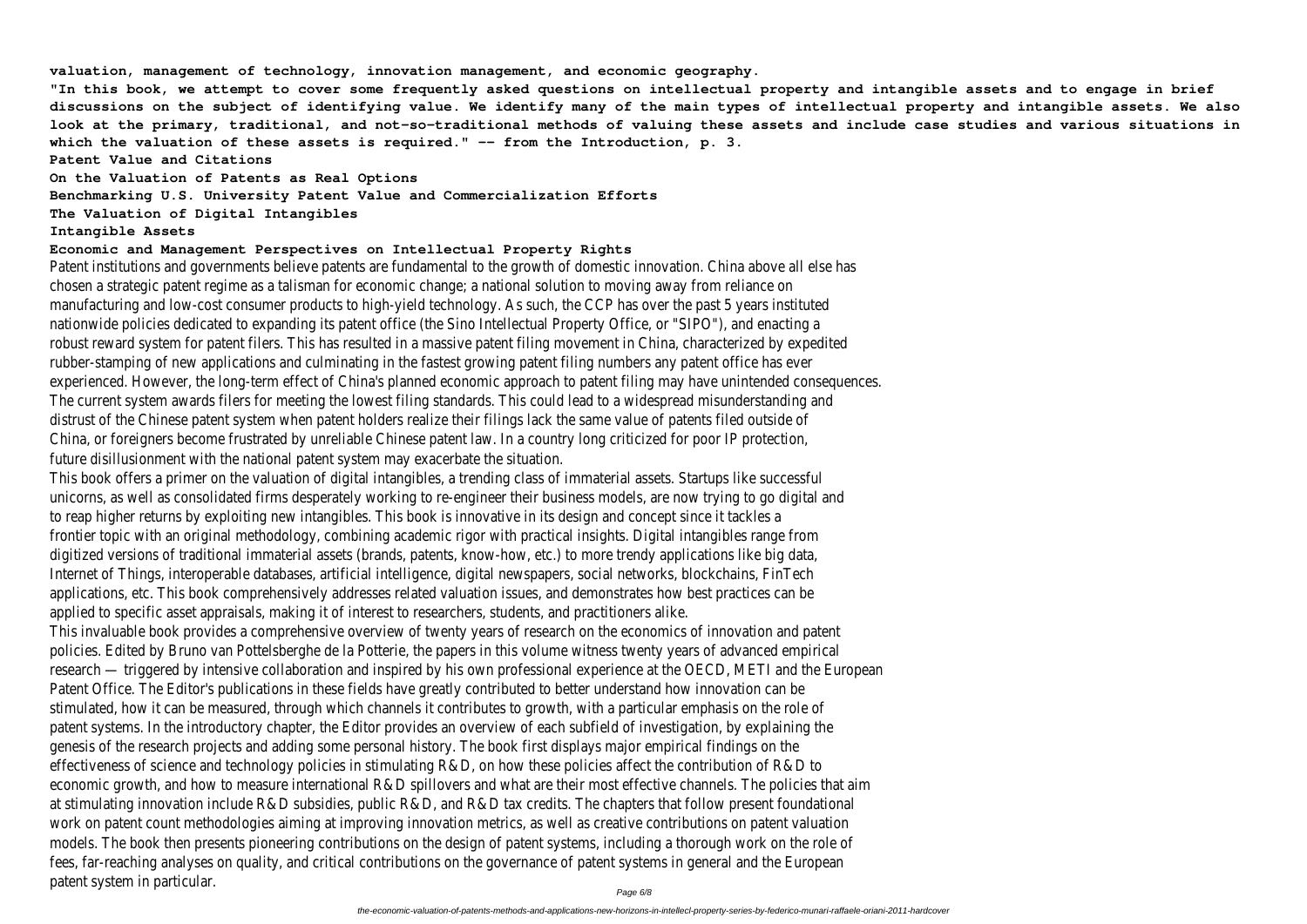The series of papers in this publication were commissioned from renowned international economists from all regions. They review the existing empirical literature on six selected themes relating to the economics of intellectual property, identify the key research questions, point out research gaps and explore possible avenues for future research.

Theory, Empirics and Public Policy Implications

Intellectual Property Valuation

Valuation and Pricing

Patent Valuation

How the CCP's IP Talisman Dilutes Patent Value

Growth, R&D Spillovers and the Role of Patent Systems

A new edition of the trusted book on intellectual property Intellectual Property simplifies the process of attaching a dollar amount to intellectual property and intangible assets, be it for licensing, mergers and acquisitions, loan collateral, investment purposes, and determining infringement damages. Written by Russell L. Parr, an expert in the valuation/intellectual property field, this book comprehensively addresses IP Valuation, the Exploitation Strategies of Licensing and Joint Ventures, and determination of Infringement Damages. The author explains commonly used strategies for determining the value of intellectual property, as well as methods used to set royalty rates based on investment rates of returns. This book examines the business economics of strategies involving intellectual property licensing and joint ventures, provides analytical models that can be used to determine reasonable royalty rates for licensing and for determining fair equity splits in joint venture arrangements. Key concepts in this book are brought to life by presenting real-world examples of exploitation strategies being used by major corporations. Provides practical tools for and examines the business economics for determining the value intellectual property in licensing and joint venture decisions Presents analytical models for determining reasonable royalty rates for licensing and for determining fair equity splits in joint venture arrangements Provides a detailed discussion about determining intellectual property infringement damages focusing on lost profits and reasonable royalties.

This incisive book examines the role of Intellectual Property (IP) as a complex adaptive system in innovation and the lifecycle of IP intensive assets. Discussing recent innovation trends, it places emphasis on how different forms of intellectual property law can facilitate these trends. Inventors and entrepreneurs are guided through the lifecycle of IP intensive assets that commercialise human creativity. Utilising a range of sector specific, interdisciplinary and actor-focused approaches, each contribution offers suggestions on how Europe's capacity to foster innovation-based sustainable economic growth can be enhanced on a global scale.

Based on expert interviews and a large-scale survey, Dominic de Vries provides one of the first in-depth empirical studies into how patents contribute to companies' access to external financial sources. He identifies and analyses the actual extent and influence factors of financial patent utilization across company size clusters and patent-intensive industry sectors in Germany. As patent data become more available in machine-readable form, an increasing number of researchers have begun to use measures based on patents and their citations as indicators of technological output and information flow. This paper explores the economic meaning of these citation-based patent measures using the financial market valuation of the firms that own the patents. Using a new and comprehensive dataset containing over 4800 U. S. Manufacturing firms and their patenting activity for the past 30 years, we explore the contributions of Ramp;D spending, patents, and citation-weighted patents to measures of Tobin's Q for the firms. We find that citation-weighted patent stocks are more highly correlated with market value than patent stocks themselves and that this fact is due mainly to the high valuation placed on firms that hold very highly cited patents.

Economic Impacts of Intellectual Property-Conditioned Government Incentives

A First Look

Practical Guide to Successful Intellectual Property Valuation and Transactions

Creative Destruction Or Strategic Disruption?

Improving Decision Making through Analysis

A Compendium of 20 Years of Research on Innovation Economics

**Prior work suggests that more valuable patents are cited more and this view has become standard in the empirical innovation literature. Using an NPE-derived dataset with patent-specific revenues we find that the relationship of citations to value in fact forms an inverted-U, with fewer citations at the high end of value than in the middle. Since the value of patents is concentrated in those at the high end, this is a challenge to both the empirical literature and the intuition behind it. We attempt to explain this relationship with a simple model of innovation, allowing for both productive and strategic patents. We find evidence of greater use of strategic patents where it would be most expected: among corporations, in fields of rapid development, in more recent patents and where divisional and continuation applications are employed. These findings have important implications for our basic understanding of growth, innovation, and intellectual property policy.**